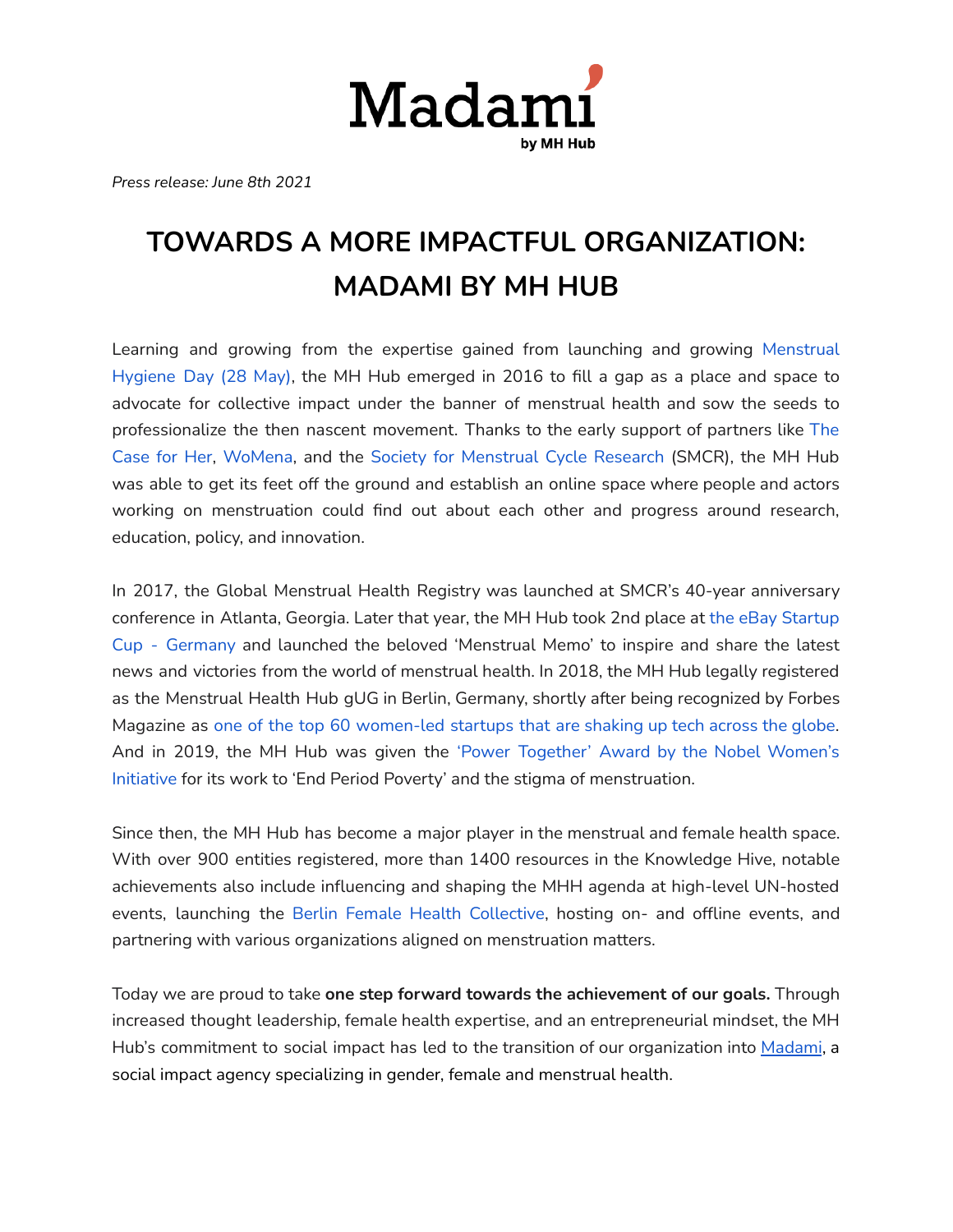

- Through Madami, we will **INFORM** others by bridging the gap between the public and private sector to support women\* to make informed health decision-making.
- We will help others **INNOVATE** using WCD and leveraging female health consumer and market intelligence to ignite and enhance the development of solutions needed across the FH lifecycle.
- We will drive **INVESTMENT** into female health solutions because we believe that women's\* health markets can yield incredible social and financial returns.
- We will continue to generate **IMPACT** with everything we do in order to create a more gender-equal world for women, girls and people who menstruate.

With Madami bridge the gap between the public and private sectors through:

- 1. **Strategic services:** Advising businesses, institutions, and financial actors on how to create more inclusive, sustainable business practices and design Women-Centered products and services, including workshops and other client requests.
- 2. **Social impact projects:** Working with partners on awareness-raising, advocacy, research and related projects to continue collective social impact efforts
- 3. **The [Menstrual](http://www.mhhub.org) Health Hub:** Our learning and networking platform that unites and strengthens the global menstrual community. The platform provides an online space to connect with those working on menstrual and female health and hosts free access to a large database of relevant menstrual health resources

The aims of the Menstrual Health Hub will continue to be to:

- 1. Bring together the global community working on the topic
- 2. Offer a free, cross-sectoral evidence base of MH resources
- 3. Professionalize the menstrual health field

Our name has been changed to cover a wide range of women's health issues, including menstrual health. We have always advocated for the concept of menstruation and menstrual health as a gateway to women's health, and now it is time for us as an organization to open that door. In summary, our name has changed but not our principles, goals, and beliefs. We hope you can join us and celebrate with us on this important next step.